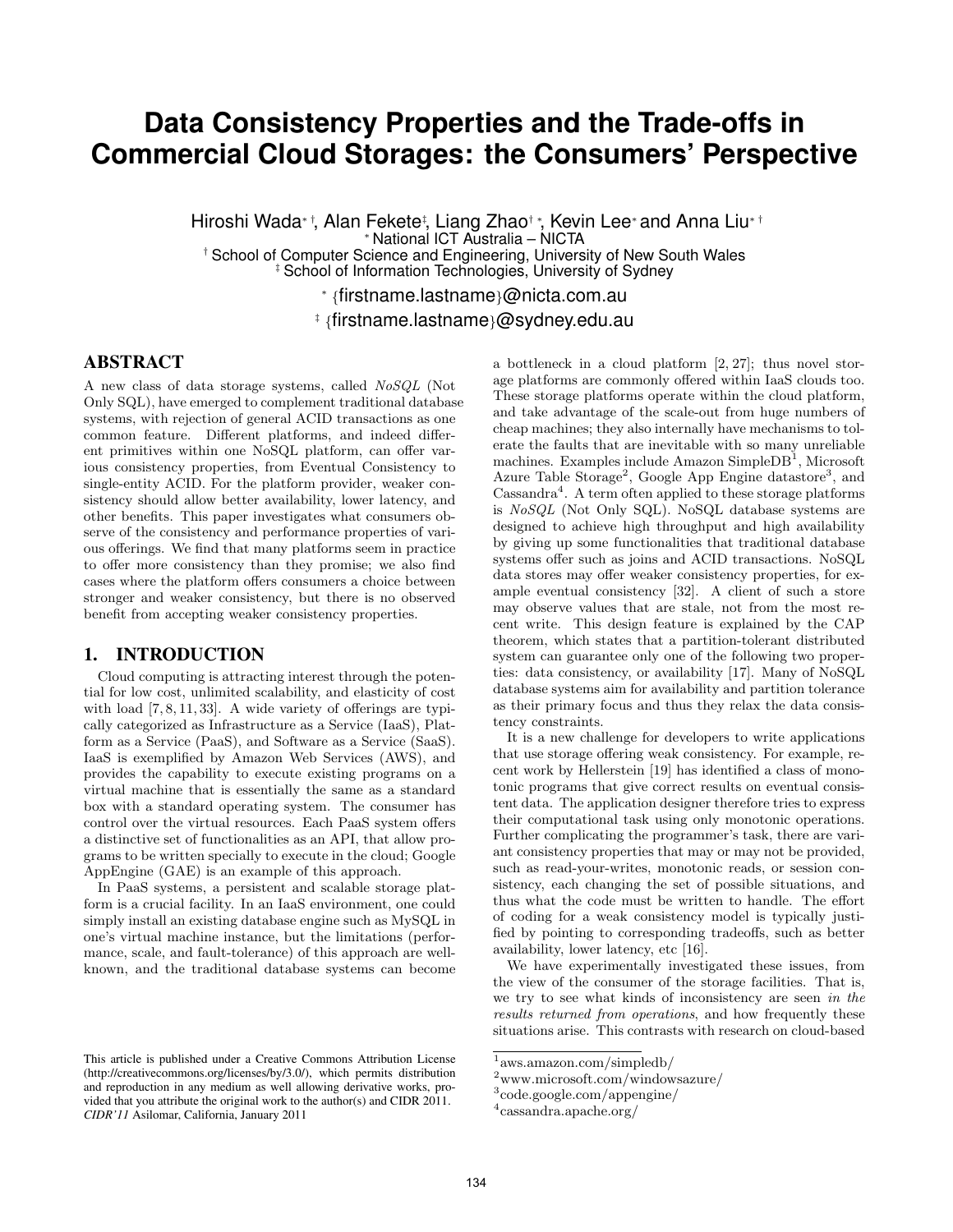storage platforms [9, 10, 12] that takes the view of the platform owner and focuses on algorithms and the properties of the data held in various replicas within the platform.

Our main contributions are detailed measurements over several storage platforms, that show how frequently, and in what circumstances, different inconsistency situations are observed, and what impact the consumer sees on performance properties from choosing to operate with weak consistency mechanisms. The overall methodology of our experiments, for measuring consistency as seen by a consumer, is another contribution. In Section 2 we report on the experiments that investigate how often a read sees a stale value. For several platforms, data is always, or nearly always, upto-date. For one platform (SimpleDB), we often see stale data, and so in Section 3 we investigate more deeply the consistency properties of this platform, covering issues such as consistency among multiple data elements, and cases where operations on one element impact on reads of another element. Section 4 then explores the performance of different consistency options; in particular, we investigate whether the consumer is offered any tradeoff in cost or performance, to compensate for using weak consistency operations. Section 5 discusses some limitations to generalising our results. In Section 6 we connect and contrast our work with other research related to this topic. Section 7 gives some conclusions and suggests directions for further study.

## 2. STALENESS OF DATA

We first investigate the probability of a consumer observing stale data in an item.

Figure 1 illustrates the architecture of the benchmark applications in this study. There are three cloud-deployed roles: the data store, and two computations, *writer* and *reader*. A writer repeatedly writes 14bytes of string data into a particular data element; the value written is the current time, so that we can easily check which write is observed in a read. In most of the experiments we report, writing happens once every three seconds. A reader role repeatedly reads the contents from the data element and also notes the time at which the read occurs; in most experiments reading happens 50 times every second. In some of our experiments, we use one thread for the writer role and one or multiple threads each implementing the reader role, in other experiments we have a single thread that takes both roles. We refer to one "measurement" of the experiment as running the writing and reading for 5 minutes, doing 100 writes and 15,000 reads. We repeated the measurement once every hour, for at least one week, in October and November 2010. In a post-processing data analysis phase, each read is determined to be either fresh (if the value observed has a timestamp from the closest preceding write operation, based on the times of occurrence) or stale; also each read is placed in a bucket based on how much clock-time has elapsed since the most recent write operation. By examining all the reads within a bucket, from a single measurement run, or indeed aggregating over many runs, we calculate the probability that a read which occurs a given time after the write, will observe the freshest value. Repeating the experiment through a week ensures that we will notice any daily or weekly variation in behavior.

#### 2.1 Amazon SimpleDB

SimpleDB is a distributed key-value store offered by Ama-



**Figure 1: The Architecture of Benchmark Apps**

zon. Each key has associated a collection of attributes, each with a value. For these experiments, we take a data element to be a particular attribute kept for a particular key (a key identifies what SimpleDB calls an item). SimpleDB supports (among other calls) a write operation (PutAttributes) and two types of read operations, distinguished by a parameter in the call to GetAttributes: *eventual consistent read* and *consistent read*. The consistent read is supposed to ensure that the value returned always comes from the most recently completed write operation, while an eventually consistent read does not give this guarantee. Our study investigates how these differences appear to the consumer of data.

SimpleDB is currently operated in four geographic regions independently (i.e., US West, US East, Ireland and Singapore) and each of them offers a distinct URL as its access point. For example, https://sdb.us-west-1.amazonaws. com is the URL of SimpleDB operated in US West. We used this as the data store for our experiments. Writer and reader are implemented in Java and run in EC2; they access SimpleDB in US West through its REST interface.

#### *2.1.1 Accessing from a Single Thread*

In the first study, we run the writer and reader in the same single thread on an  $m1$ . small instance provided by EC2 with Ubuntu 9.10. The writer/reader process is deployed in US West. We cannot be sure that the SimpleDB data store will be in the same physical data center as the computation [5], but using the same geographic region is the consumer's best mechanism to reduce network latency.

We executed a measurement run once every hour for 11 days from Oct 21, 2010. In total 26,500 writes and 3,975,000 reads were performed. Since we use only one thread in this study, the average throughput of reading and writing are 39.52 per second and 0.26 per second, respectively. (Each measurement runs at least five minutes.) The same set of measurements was performed with eventual consistent read and with consistent read.

#### *2.1.1.1 Read-Your-Write Consistency.*

Figure 2 and Table 1 show the probability of reading the fresh value plotted against the time interval that elapsed from when the write begins, to the time when the read is submitted. Each data point in the graph is an aggregate over all the measurements for a particular bucket containing all time intervals that agree to millisecond granularity; in the Table we aggregate further, placing all buckets whose time is in a broad interval together, and here we also show actual numbers as well as percentages. With eventual consistent read the probability stays about 33% from 0ms to 450ms. It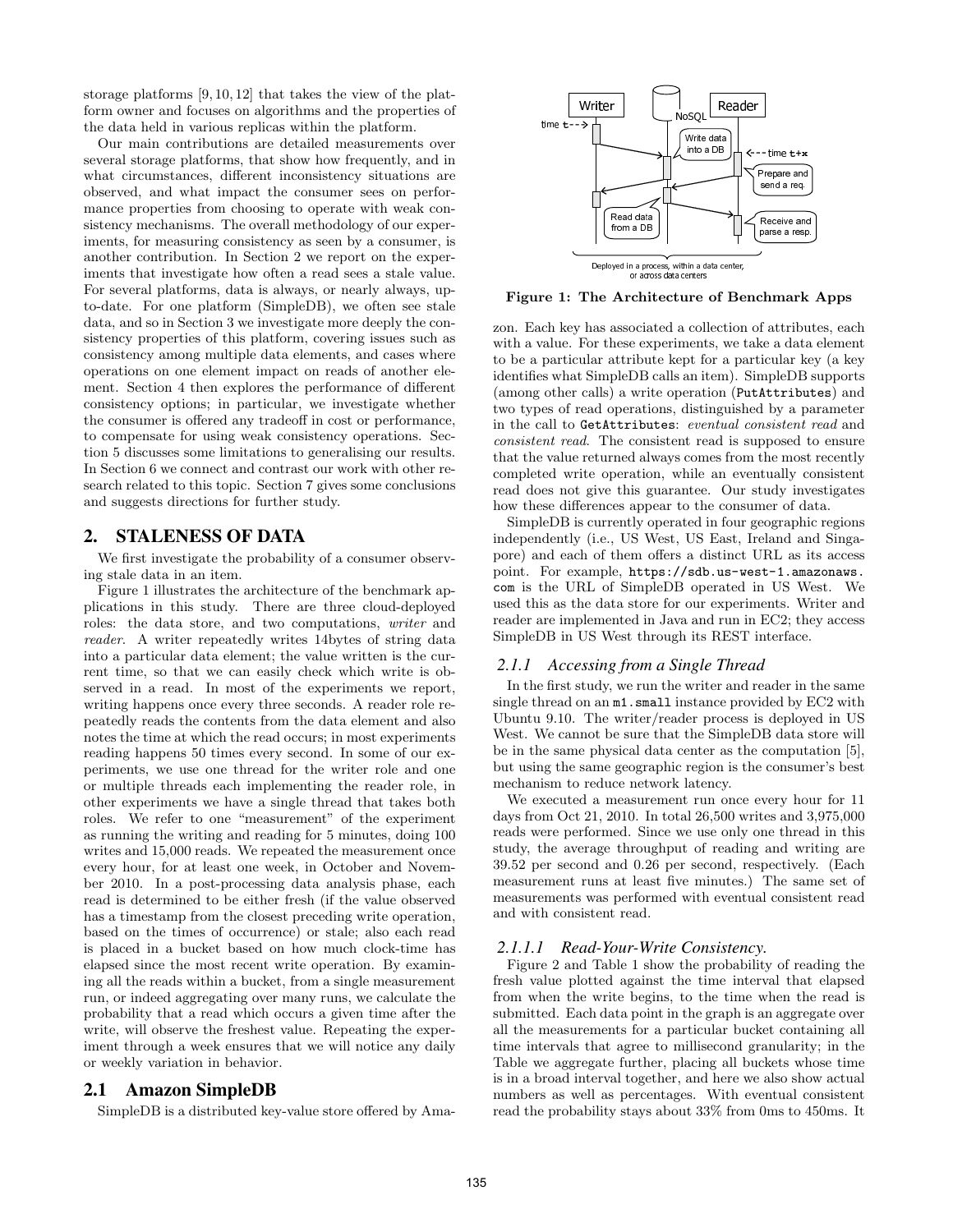jumps up sharply between 450ms and 500ms, and it reaches 98% at 507ms. A spike and a valley in the first 10ms are perhaps random fluctuation due to a small number of data points. With consistent read, the probability is 100% from about 0ms onwards.



**Figure 2: Probability of Reading Freshest Value**

| Table 1: Probability of Reading Freshest Value |  |  |
|------------------------------------------------|--|--|
|                                                |  |  |

|                           | Time Elapsed from Eventual Consistent Consistent Read |                     |
|---------------------------|-------------------------------------------------------|---------------------|
| Starting Write Until Read |                                                       |                     |
| <b>Starting Read</b>      |                                                       |                     |
|                           | 33.40\%                                               | 100.00%             |
| [0, 450)                  | (168,908/505,821)                                     | (482, 717/482, 717) |
|                           | 99.78%                                                | 100.00%             |
| [500, 1000]               | (1,192/541,062)                                       | (509, 426/509, 426) |

A relevant consistency property is "read-your-writes", which says that when the most recent write is from the same thread as the reader, then the value seen should be fresh. As we find that stale eventual consistent reads are possible with SimpleDB within a single thread, so we conclude that eventual consistent reads do not satisfy read-your-writes; however, consistent reads of course do have this property.

We now consider the variability of the time when freshness is possible or highly likely, among different measurement runs. For eventual consistent reads, Figure 3 shows the first time when a bucket has freshness probability that is over 99%, and the last time when the probability is less than 100%. Each data point is obtained from a five minutes measurement run, so there are 258 data points in each timeseries. The median of the time to exceed 99% is 516.17ms and coefficient of variance is 0.0258. There does not seem to be any regular daily or weekly variation, rather the outliers seem randomly placed. Out of the 258 measurement runs, 2 runs (0.78%) and 21 runs (8.14%) show a non-zero probability of stale read after 4000ms and 1000ms, respectively. Those outliers are considered to be generated by network jitter and similar effects.

#### *2.1.1.2 Monotonic Read Consistency.*

One consistency property that has been considered important [32] is "monotonic read", where a following operation sees data that is at least as fresh as what was seen before. This property can be examined across multiple data elements, or for a single element as we consider here. We find that consistent reads are monotonic as they should be, since each read should always see the most recent value. However, eventual consistent reads are not monotonic, and indeed the



**Figure 3: Time to See Freshness (Eventual Consistent Read)**

freshness of a successive operation seems essentially independent of what was seen before. Thus eventual consistent reads also do not have stronger properties like causal consistency.

Table 2 shows the probability of observing fresh or stale values in each pair of successive eventual consistent reads performed during the range from 0ms to 450ms after the time of a write. The table also shows the actual number of observations out of 475,575 of two subsequent reads performed in this measurement study. The monotonic read condition is violated (that is, the first read returns a fresh value but the second read returns a stale value) in 23.36% of pairs. This is reasonably close to what one would expect of independent operations, since the probability of seeing a fresh value in the first read is about 33% and the probability of seeing a stale value in the second read is about 67%. The Pearson correlation between the outcomes of two successive reads is 0.0281, which is very low, and we conclude that eventual consistent reads are independent from each other.

**Table 2: Successive Eventual Consistent Reads**

|            | Second Read | Stale                                  | Fresh                                   |
|------------|-------------|----------------------------------------|-----------------------------------------|
| First Read |             |                                        |                                         |
| Stale      |             |                                        | $ 39.94\% (189.926) 21.08\% (100.1949)$ |
| Fresh      |             | $(23.36\% (111,118) 15.63\% (74,337))$ |                                         |

#### *2.1.2 Accessing from Multi Threads and Processes*

In the previous results, all read and write requests originate from the same thread. We did measurements for four other configurations:

- 1. A writer and a reader run in different threads in the same process,
- 2. A writer and a reader run in different processes on the same virtual machine in the same geographic domain as the data storage (US West),
- 3. A writer and a reader run on different virtual machines in US West, or
- 4. A writer and a reader run on different virtual machines, one in US West and one in Ireland.

In the first two cases, read and write requests are originated from the same IP address. In the third case, requests are originated from different IP addresses but from the same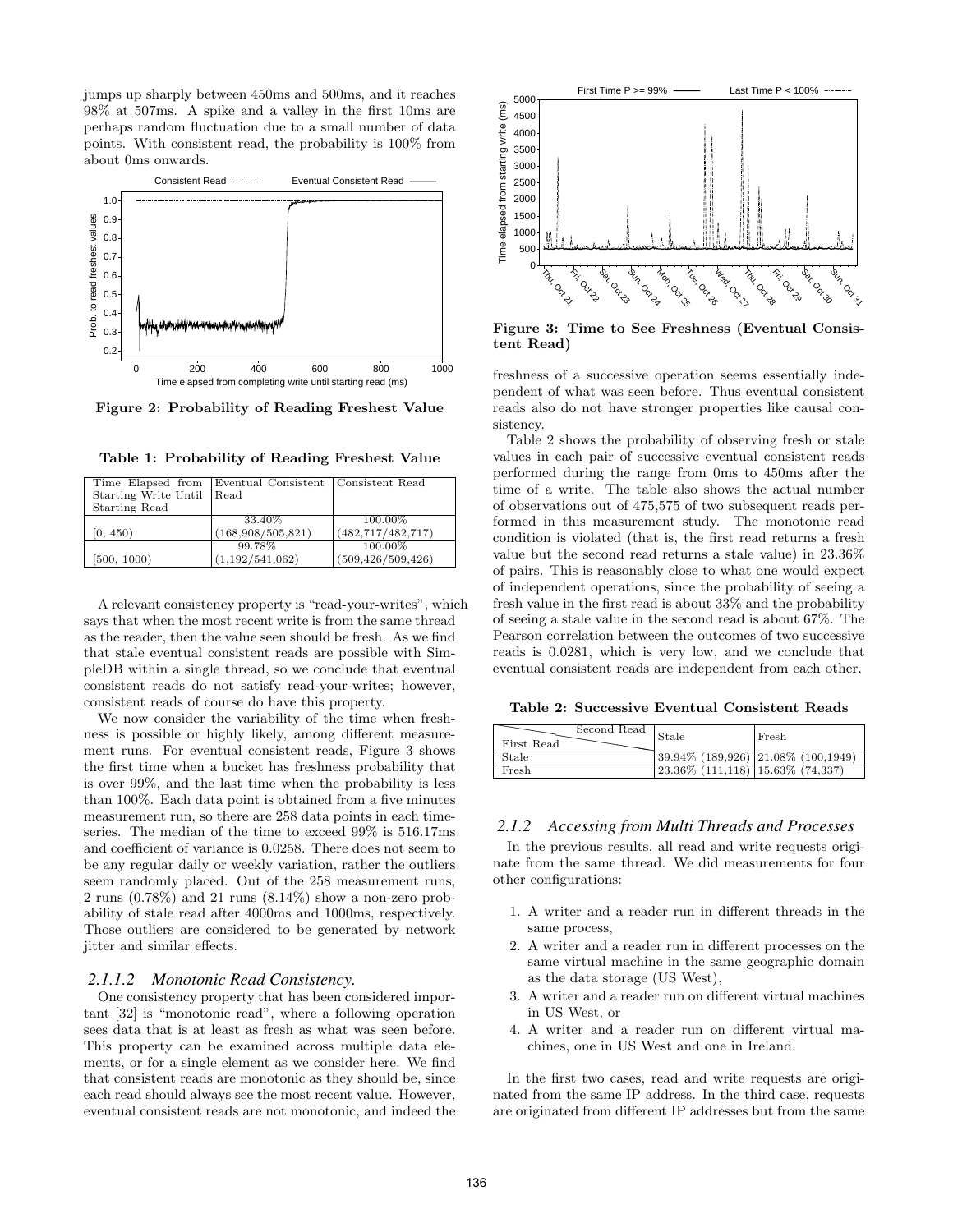geographical region. In the last case, requests are originated from different IP addresses in different regions.

Each experiment was run for 11 days as well. In all four cases the probability of reading updated values shows a similar distribution as in Figure 2. We conclude that consumers of SimpleDB see the same data consistency model regardless of where and how clients are placed.

## 2.2 Amazon S3

A similar measurement study was conducted on Amazon S3 for 11 days. In S3, storage consists of objects within buckets, so our writer updates an object in a bucket with the current timestamp as its new value, and each reader reads the object. In this experiment, we did measurements for the same five configurations as SimpleDB's case, i.e., a write and a reader run in a single thread, different threads, different processes, different VMs or different regions. Amazon S3 two types of write operations: *standard* and *reduced redundancy*. A standard write operation stores an object so that its probability of durability is at least 99.999999999%, while a reduced redundancy write aims at giving at least 99.99% probability of durability. The same set of measurements was performed with standard write and reduced redundancy write.

Documentation states that Amazon S3 buckets provide eventual consistency for overwrite put operations [4]; however, no stale data was ever observed in our study regardless of write redundancy options. It seems that staleness and inconsistency might be visible to a consumer of Amazon S3 only in executions such that there is a failure in the particular nodes of platform where the data is stored, during the time of their access; this seems a very low probability event.

## 2.3 Azure Table and Blob Storage

The experiment was also conducted on Windows Azure table and blob storages for eight days. Since it is not possible to start more than one process on a single VM (Web Role in this experiment), we did measurements for four configurations: a write and a reader run in a single thread, different threads, different VMs or different regions. On Azure table storage a writer updates a property of a table and a reader reads the same property. On Windows blob storage a write updates a blob and a reader reads it.

The measurement study observed no stale data at all. It is known that all types of Windows Azure storages support strong data consistency [24] and our study confirms it.

## 2.4 Google App Engine Datastore

Similar to SimpleDB, Google App Engine (GAE) datastore keeps key-accessed entities with properties, and it offers two options for reading: strong consistent read and eventual consistent read. However, the behavior we observed for eventual consistent read in GAE datastore is completely different from that of SimpleDB. It is known that the eventual consistent read of GAE datastore reads from a secondary replica only when a primary replica is unavailable [18]. Therefore, it is expected that consumer programmers see consistent data in most reads, regardless of the consistency option they choose.

We ran our benchmark application coded in Java and deployed in GAE. In GAE applications are not allowed to create threads; a thread automatically starts upon an HTTP request and it can run no more than 30 seconds. Therefore, each measurement on GAE runs for 27 seconds and we run measurements every 10 minutes for 12 days. The same set of measurements was performed with strong consistent read and eventual consistent read. Also, GAE offers no option to control the geographical location of applications. Therefore, we did measurements for two configurations: a writer and a reader run in the same application (i.e., thread), or a writer and a reader run in different applications. Each measurement consists of 9.4 writes and 2787.9 reads on average, and in total 3,727,798 reads and 12,791 writes happened on average for each configuration.

With strong consistent read no stale value was observed. With eventual consistent read and both roles in the same application, no stale value was observed. However 11 out of  $3,311,081$  readings  $(3.3E^{-4}\%)$  observed stale values when a writer and an eventual consistent reader are run in different applications. We cannot conclude for certain whether stale values might sometimes be observed when a writer and a reader run in the same application; however, it suggests the possibility that GAE offers read-your-writes eventual consistency. In any case, consistency errors are very rare.

## 3. CONSISTENCY MODEL OF SIMPLEDB

We do not have a public description of the implementation approach used by SimpleDB. However our data from Section 2 shows that eventual consistent read of SimpleDB does not support monotonic reads or read-your-writes. This section investigates in more detail, what the consumer can determine about the data consistency model of SimpleDB eventual consistent read. Section 3.1 investigate the support of monotonic write consistency and Section 3.2 investigates the consistency among multiple data elements.

This section discusses the observations obtained in various studies; we speculate in Section 4.3 on mechanisms that might lead to these observations.

## 3.1 Monotonic Write Consistency

Vogels [32] has advocated the importance of the "monotonic write" property, because programming is notoriously hard if this is missing. The monotonic write property guarantees to serialize the writes by one process. It is not clear whether a consumer can test this, through looking at the values received in reads. To gain some insight, we ran a similar benchmark to the one which is described in Section 2, except it has only one thread which performs 100 repetitions of a small *cycle*, each of which updates a data element twice in a row and then reads the element repeatedly for three seconds; each read is placed in a bucket depending on the time interval from the start of the cycle till the read is submitted. We ran a measurement once every hour for nine days, and aggregated all the buckets from a given time after the cycle starts.

We refer to the value in the element before the cycle starts as v0, the value placed there in the first write as v1 and then v2 is written immediately afterwards. Figure 4 shows the probability of reading v0, v1 or v2 against the time from the start of the cycle. The total probability of reading v0, v1 or v2 at times between 50ms to 400ms are 0.097%, 66.339% and 33.564%, respectively. It appears that the second write is enough to ensure that no replica any longer contains the value from before the cycle started, even though we are still well below the period of 500ms from the first write, which our earlier data showed was the time till that write would be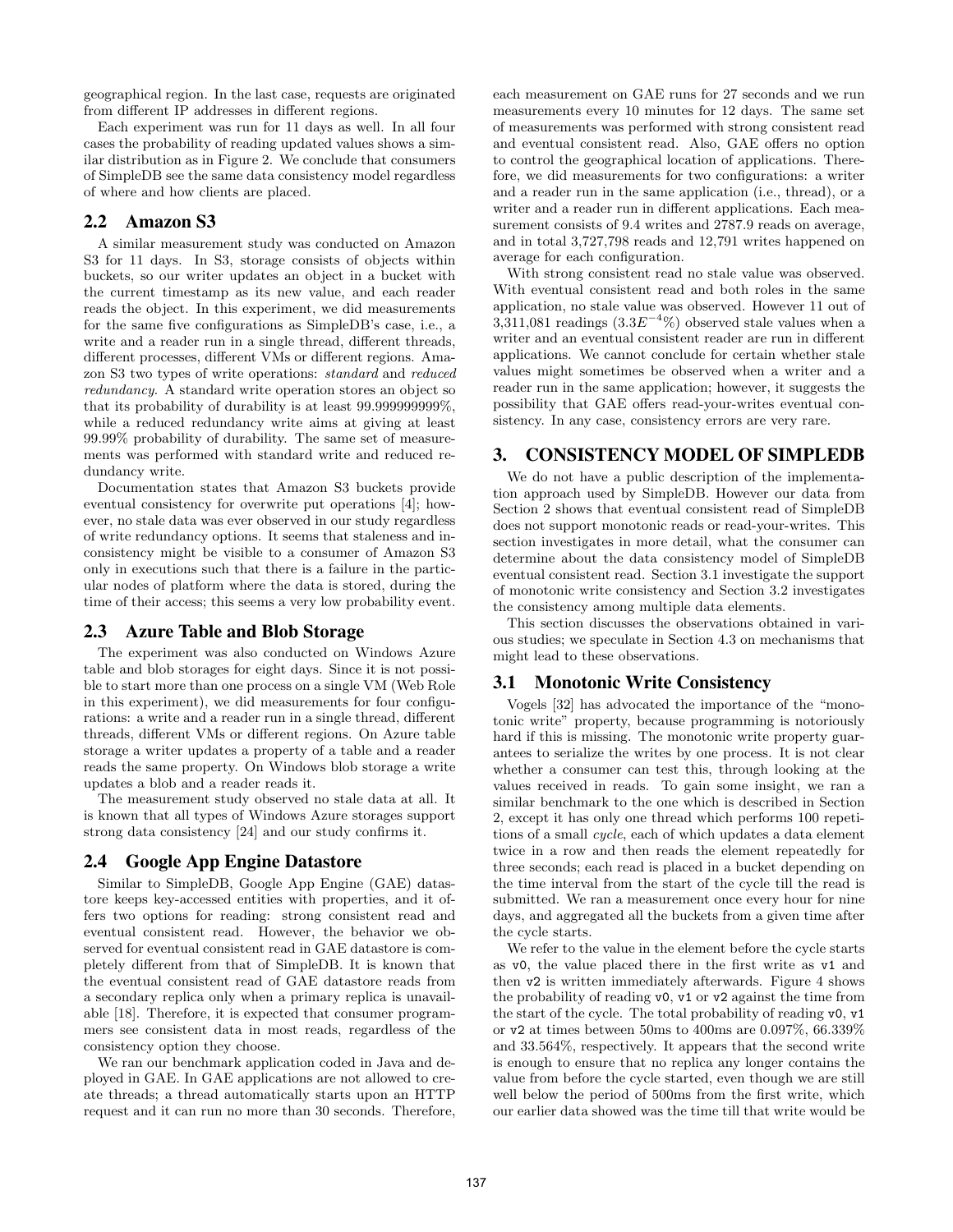visible in all replicas. We say that the second write "flushes" the first write to consistency.

When we modify the experiment to write three different values v1, v2 and v3 consecutively, the probability of reading v0, v1, v2 or v3 is 0.051%, 0.028%, 66.650% and 33.272%, respectively. Again, each write except the last seems to have been flushed, and this measurement suggests that each replica almost always contains a value that is no more than one write behind the latest.



**Figure 4: Consecutive Writes to One Item**

Another study shows even more complexity in the consistency model that the consumer sees for SimpleDB, because flushing behavior varies depending on the content being written. This is just like the previous experiment, except that the same value is written in both writes of a cycle, that is  $v1 = v2$ . Figure 5 shows the probability of reading v0 or v1 over time. The total probability of reading v0 or v1, through the period between 50ms to 400ms after the write, is 66.526% and 33.474%, respectively. Note that this is quite different from what one would see if one just combined the curves for  $v1$  and  $v2$  in Figure 4. In particular, when  $v1 =$ v2, after the second write some replicas clearly continue to hold the value from before the cycle, which is not so when  $v1 \neq v2$ . This suggests that the second write is ignored, and does not cause a flush of previous writes, if  $v1 = v2$ .



**Figure 5: Writing the Same Value Twice**

The SimpleDB data model is comprised of domains, items, attributes and values [5]. A domain is a set of items. An item is a set of attribute-value pairs. The write operation of SimpleDB can update multiple attribute-value pairs in an item at once. We use this fact to explore more closely the cases when a second write flushes the value in an earlier write. Our experiment is just like the previous one, except that the first write puts v1 in two attributes, A1 and A2,

at once, and the second write puts v2 in only A1. As in the previous experiments, one experiment writes different values,  $v1 \neq v2$ , in the first and second writes. The other experiment writes the same value,  $v1 = v2$ , in both writes.

Figure 6 shows the probability of reading v1 or v2 when  $v1 \neq v2$ . The probability of reading a previous value (v0) is not zero; however, they are very small (less than 0.1%) and not shown in this figure. A1 shows similar probability to the one shown in Figure 4. However, A2 shows the complexity in the consistency model. Although A2 is updated only once, by the first write, the probability of reading v1 is very close to 100%. It indicates that the second write (i.e., writing v2 on A1) affects the data consistency of A2, flushing the earlier write, despite the fact that it does nothing in A2.



**Figure 6: Writing in Two Attributes then in One**

When  $v1 = v2$ , the probability of reading v1 from A1 and that of reading v1 from A2 draw similar curves as the one in Figure 5. This suggests that the second write is ignored as it is redundant, delivering a subset of the information in the first write.

## 3.2 Inter-Element Consistency

NoSQL database systems usually provide limited support of transactions; in particular, there is typically avoidance of two-phase commit, and so the platform will typically not allow transactional update to elements that might be stored on different physical nodes. We explore this by having a writer thread modify two data elements (placing the current timestamp in each), and each reader examines those two locations. The SimpleDB data model is comprised of domains, items, attributes and values. We explore the effect of how closely the elements are related in the data model: they might be two attributes within one item, or attributes that are in different items within the same domain, or they might be in different items in different domains.

SimpleDB provides several operations to write and read values from elements; we also explore the effect of using various combinations of these to do writing and reading.

- *•* PutAttributes updates attribute-value pairs in a certain item.
- *•* BatchPutAttributes performs multiple PutAttribute operations in a single call.
- *•* GetAttributes returns all attribute-value pairs in a certain item.
- *•* Select returns a set of attribute-value pairs in a certain domain that match a query statment.

Table 3 shows the probability observed under different ways to write/read the values in two attribute-value pairs X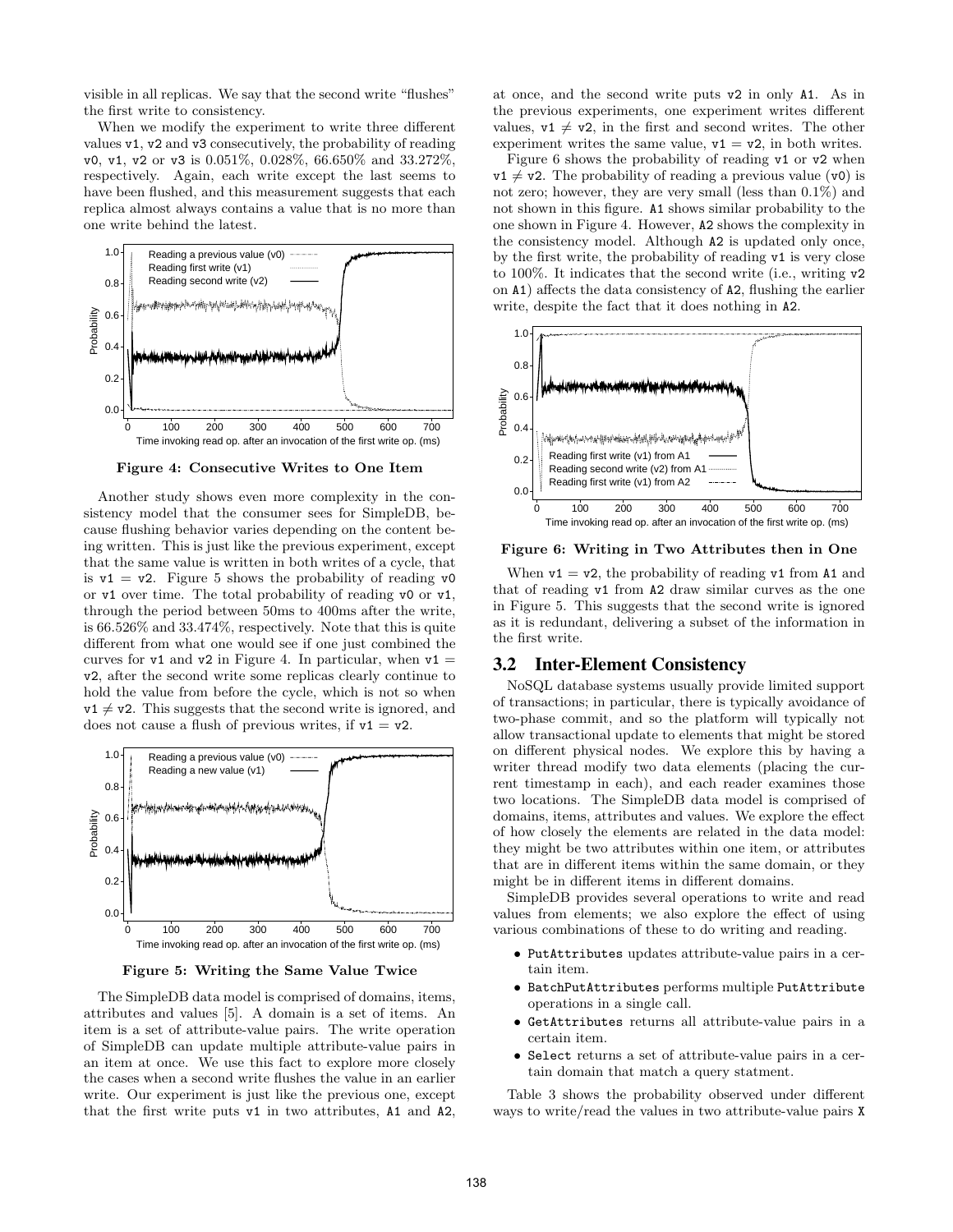**Table 3: Write and Read Two Elements in SimpleDB**

|                           |                        | two GetAttributes |         |              | one GetAttributes |             |             |                    | one Select    |                   |                |           |        |
|---------------------------|------------------------|-------------------|---------|--------------|-------------------|-------------|-------------|--------------------|---------------|-------------------|----------------|-----------|--------|
|                           |                        | $\%$ )            | $B($ %) | C.<br>$(\%)$ | $\%$<br>D         | $\%$ )<br>А | в<br>$\%$ ) | $\frac{1}{2}$<br>€ | $\frac{9}{2}$ | $\cdot$ (%).<br>А | $\mathbf{B}$ ( | $C^{(2)}$ | D(%)   |
| Values in<br>same item    | two PutAttributes      | 34.459            | 65.142  | 0.138        | 0.262             | 33.593      | 66.246      | 0.000              | 0.161         | 33.559            | 63.808         | 0.000     | 2.633  |
|                           | one PutAttributes      | 12.0501           | 21.820  | 22.554       | 43.576            | 33.859      | $0.000\,$   | 0.000              | 66.141        | 33.756            | 0.000          | 0.000     | 66.244 |
|                           | one BatchPutAttributes | .7891             | 21.964  | 22.507       | 43.740            | 33.649      | 0.000       | 0.000              | 66.351        | 33.610            | 0.000          | 0.000     | 66.390 |
| Values in diff            | two PutAttributes      | 34.443            | 65.138  | 0.149        | 0.271             | N/A         | N/A         | $N_{\ell}$         | $N_{\ell}$    | 32.908            | 66.832         | 0.000     | 0.260  |
| litems in a domain        | one BatchPutAttributes | .872              | 21.918  | 22.471       | 43.738            | N/A         | N/          | N,                 | N.            | 33.763            | 0.000          | 0.000     | 66.237 |
| Values in<br>diff domains | two PutAttributes      | 14.097            | 24.882  | 20.740       | 40.282            | N/A         | N/A         | N/                 | N/A           | N/A               | N/A            | N/A       | N/A    |
|                           | two BatchPutAttributes | 14.187            | 24.924  | 20.740       | 40.149            | N/A         | N/          | $N_{\ell}$         | N             | А                 | N/A            | N/A       | N/A    |

and Y. N/A means this combination is infeasible; for example, it is impossible to read two values from different domains by one GetAttributes call. For each approach we show 4 probabilities: A for when the values of X and Y are both fresh, B when X is fresh but the value of Y is stale, C for the case where the value of X is stale but the value of Y is fresh, and finally D when both X and Y are stale. We run a measurement once every hour for seven days and obtained the total probability for reads that occur from 0ms to 450ms after the time of a write.

There are three distinct patterns observed. The first pattern is that the probabilities of A, B, C and D are about 12%, 22%, 22% and 44%, respectively. The second pattern is that the probabilities are about 34%, 0%, 0% and 66%. The third pattern is that the probabilities are about 34%, 66%, 0% and 0%.

The first pattern is what one would expect given independence between the items, based on the 33% probability for a single read seeing a fresh value. For example, when updating two attribute-value pairs with a single call of PutAttributes or BatchPutAttributes and then reading them with two consecutive calls of GetAttributes, the probability of reading fresh X and Y is about  $12\%$  (close to  $33\% \times 33\%$ ).

The second pattern shows interaction between the items; both X and Y are stale or both are fresh. For example, it is observed when updates are done with one PutAttributes, and reading with a single call of GetAttributes or Select. The third pattern holds when two operations are used to do the writing; no matter how the reading is done, we see here that the first item has almost 100% chance of freshness, and the second has about 34% chance of freshness. This is the same phenomenon observed in Figure 6 with data no more than one write behind the current value.

#### 4. TRADE-OFF ANALYSIS OF SIMPLEDB

The previous sections show the behavior of SimpleDB for different read options. For the platform provider, there are added costs for stronger consistency options (less availability, higher latency) [1]. We wish to see however what the consumer experiences, as this is what will guide the users of SimpleDB make a well-informed decision about which consistency option to ask for when reading.

We used the benchmark architecture described in Section 2. The measurement ran between 1 and 25 virtual machines in US West to write and read one attribute (which is a 14bytes string data) from an item in SimpleDB. Each virtual machine runs 100 threads, i.e., emulated clients, each of which executes one read or write request every second in a synchronous manner. Thus, if all requests' response time is below 1,000ms, the throughput of SimpleDB can be reported as 100% of the potential load. Three different read-write ratios were studied: 99% read and 1% write, 75% read and 25% write, and 50% read and 50% write cases. We run a measurement, which runs for five minutes with a set number of virtual machines, once every hour for one day.

### 4.1 Response Time and Throughput

The benefit of eventual consistent read in SimpleDB is explained as follows [5].

The eventually consistent read option maximizes your read performance (in terms of low latency and high throughput).

Since a consistent read can potentially incur higher latency and lower read throughput it is best to use it only when an application scenario mandates that a read operation absolutely needs to read all writes that received a successful response prior to that read.

To test this advice, we investigated the difference in response time, throughput and availability of the two options, as offered load increased. Figure 7 shows the average, 95 percentile and 99.9 percentile response time of eventual consistent reads and consistent reads at various levels of load. The result is obtained from the case of 99% read ratio and all failed requests are excluded. The result shows no visible difference in average response time; however, consistent read slightly *outperforms* eventual consistent read in 95 percentile and 99.9 percentile response time.



**Figure 7: Response Time of Read on SimpleDB**

Figure 8 and 9 show the average response time of reads and writes at various read-write ratios, plotted against the number of emulated clients. We conclude that changing the level of update-intensity does not have a marked impact.

Figure 10 shows the absolute throughput, the average number of processed requests per second. We also place whiskers surrounding each average with the corresponding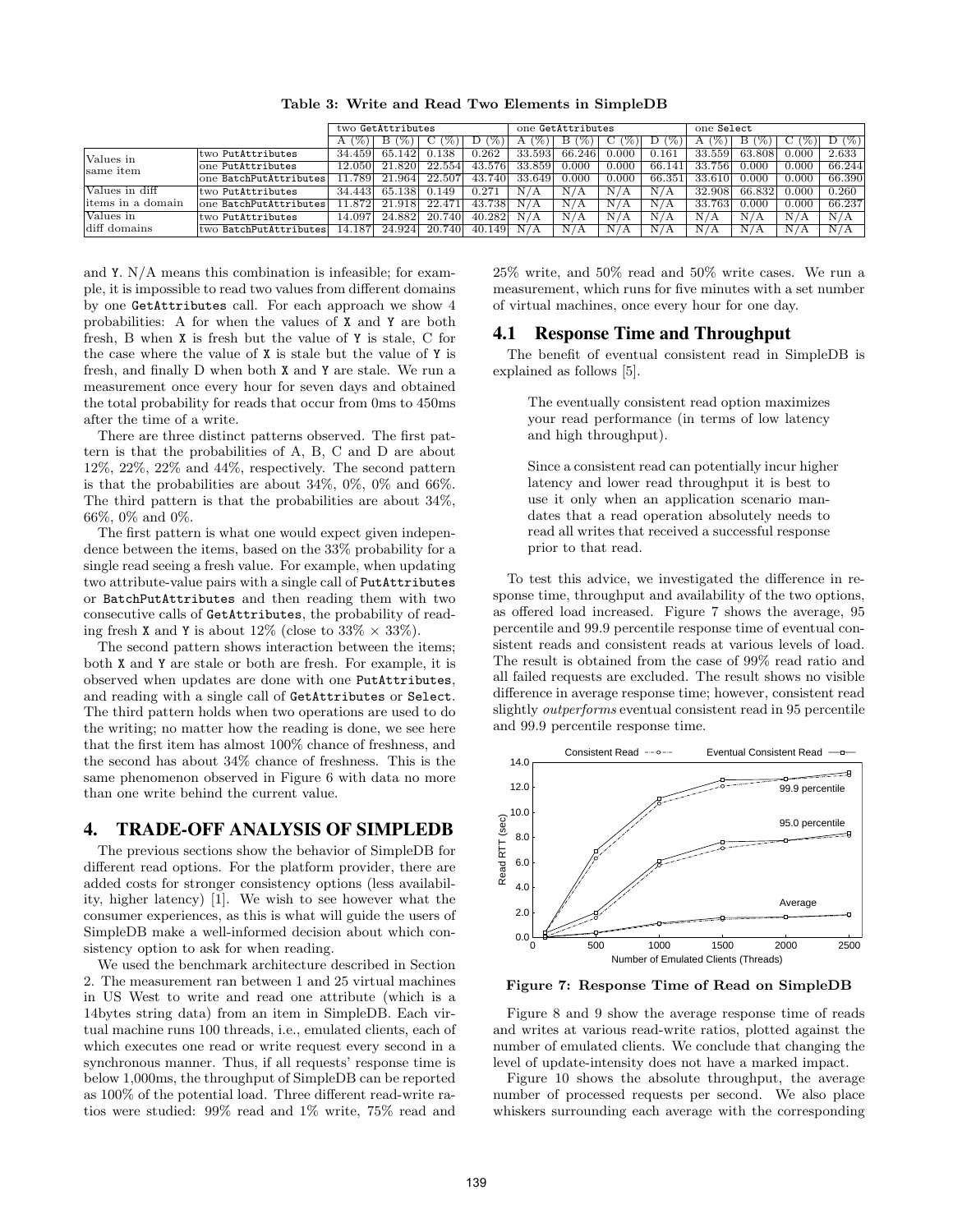

**Figure 8: Response Time of Read on SimpleDB**



**Figure 9: Response Time of Write on SimpleDB**

minimum and maximum throughput. Similar to what we saw for response time, the result that consistent read slightly outperforms eventual consistent read, though the difference is not significant. Figure 11 shows the throughput as a percentage of what is possible with this number of clients. As the response time increased, each client sent less than one request every second and, therefore, the throughput percentage decreased.



**Figure 10: Processed Requests of SimpleDB**

We observed that SimpleDB often returns exceptions (with status code 503: "Service is currently unavailable") under heavy load. Figure 12 shows the average failure rates of eventual consistent reads and consistent reads; each data point has whiskers to the corresponding maximum and minimum failure rates. Clearly the failure rate increased as offered load increased, but again we find that eventual consistent read does less well than consistent read, though the



**Figure 11: Throughput Percentage of SimpleDB**



**Figure 12: Request Failure Rate of SimpleDB**

#### 4.2 Financial Cost

Another way people sometimes view the consistency choice in cloud platforms is as a trade-off against financial cost [22]. In US West region, SimpleDB charges \$0.154 per SimpleDB machine hour, which is the amount of SimpleDB's server capacity used to complete requests, and which can vary depending on factors such as operation types and the amount of data to access. We compared the financial cost of two read consistency options for the runs described above; Amazon reports the SimpleDB machine hour usage, so one can calculate the financial charge incurred for each request. The cost of read operations is constant, at \$1.436 per  $10^6$  requests, regardless of the consistency options or workload. Also, the cost of write operations is constant at \$3.387 per  $10^6$  requests as well.

#### 4.3 Implementation Ideas

While our study takes a consumer view of the storage, we have ideas about the implementation based on our experiments. It seems feasible that SimpleDB maintains each item stored in 3 replicas, one primary and two secondaries. We suspect that an eventually consistent read chooses one replica at random, and returns the value found there, while a consistent read will return the value from the primary. This aligns with our experiments showing the same latency and computational effort for the two kinds of read. We are told (James Hamilton, personal communication) that an update is sent *synchronously* to all replicas. We conjecture that the update is applied to the data immediately at the primary replica, but that it remains buffered at the secondaries for a while, explaining the 66% probability of seeing a stale value in an eventual consistent read. Perhaps a write that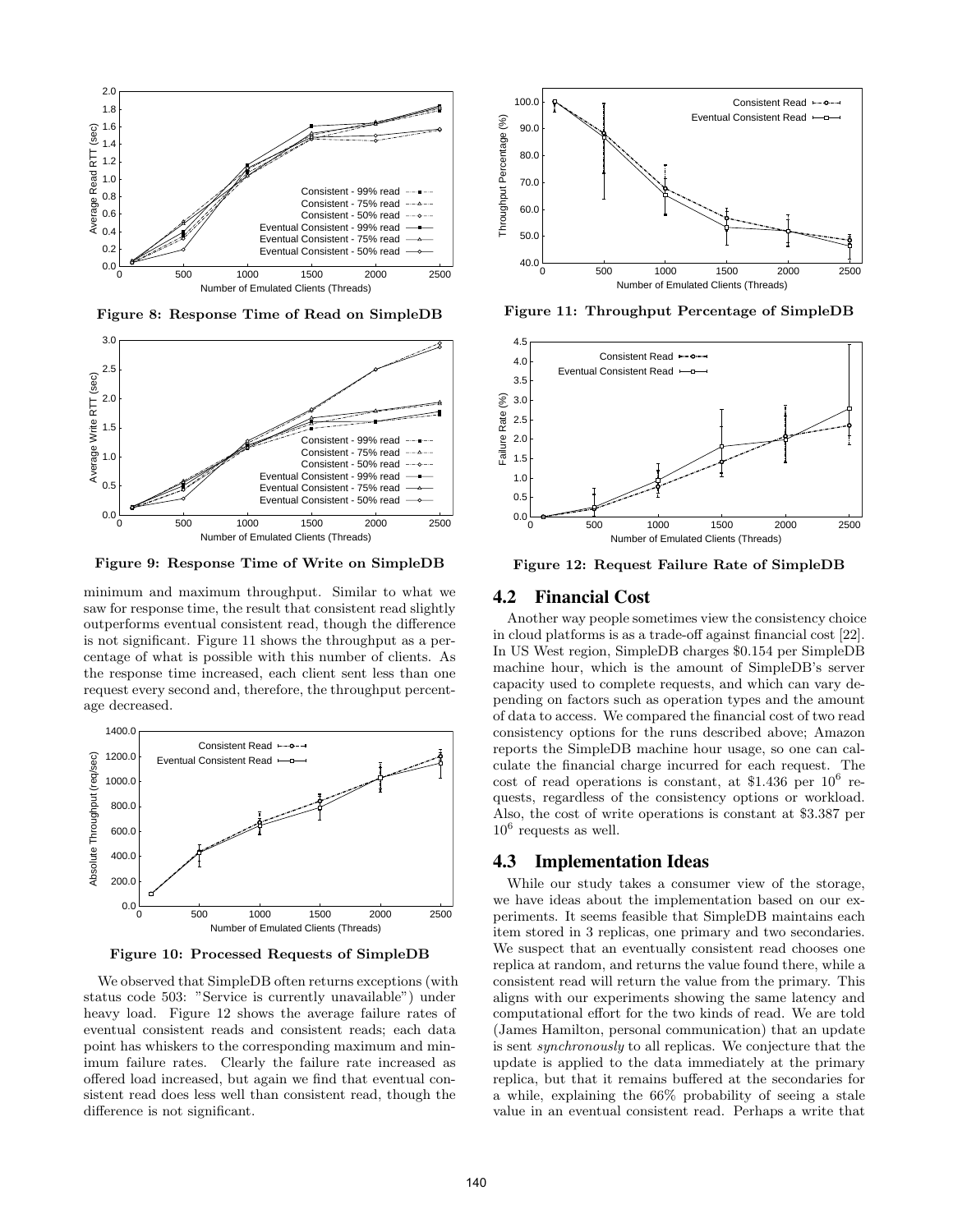has been buffered at a replica is applied immediately when any subsequent write operation arrives (even one that is for a different data element), or when a timeout expires (usually 500ms after the write itself). This would explain the experiments of section 3.1 and 3.2, if we assume that all items within one domain are replicated at the same physical nodes, and items in different domains are replicated elsewhere. Further, maybe the system has an optimization that detects redundant write operations, and suppresses them. This must be sophisticated enough to detect not only repeated put requests, but also cases where one put is merely a subset of the previous update. We also suggest, from Table 3, that when multiple attributes are modified within a single operation such as PutAttributes or BatchPutAttributes, the activity happens with a single message, since in these cases we do not see any immediate application of the writes, but we do see that a following read always observes the same freshness status for each attribute.

# 5. CAN CONSUMERS RELY ON OUR RE-SULTS?

Our paper reports on the properties and performance of various cloud-based NoSQL storage platforms, as we observed them during some experiments. A natural concern is whether our results can be extrapolated to predict what the consumer will experience when using one of the platforms. We really can't say!

All the usual caveats of benchmarks measurements apply to us. For example, the workload may be unrepresentative for the consumer's needs, perhaps because in our tests the size of the writes is so small, and the number of data elements is small. Similarly, the metrics quoted may not be what matters to the consumer, the consumer's staff may be more or less skilled in operating the system than we were, perhaps the experiments were not run for long enough and the figures might reflect chance rather than system fundamentals, etc.

As well, there is a particular issue when measuring cloud systems: the vendor might change any aspect of hardware or software without notice to the consumer. For example, even if the algorithm used by a platform currently provides read-your-writes, the vendor could shift to a different implementation that lacked this guarantee. As another example, a vendor that currently places all replicas within a single data center might implement geographical distribution, with replicas stored across data centers for better reliability. Such a change could happen without notice to the consumers, but it might lead to a situation where eventual consistent reads have observably better performance than consistent reads. Similarly, the background load on the vendor's systems might have a large impact, on latency or availability or consistency, but the consumer cannot control or even measure what that load is at any time [29]. For all these reasons, our observations that eventual consistent reads are no better for the consumer, might not hold in the future.

The observations reported in this paper were mainly obtained in October and November, 2011. We had conducted similar experiments in May, 2011. Most aspects were similar between the two sets of experiments, in particular the 500ms latency till SimpleDB reached 99% chance for a fresh response to a read, the high chance of fresh data in eventual consistent reads in S3, Azure and GAE, and the lack of performance difference between SimpleDB for reads with different consistency. Other aspects had changed, for example in the earlier measurements there was less variation in the response time seen by reads on SimpleDB.

# 6. RELATED WORK

A broad survey of database replication techniques is given in [21].

Many papers have described particular architectures and algorithms for storage in the cloud. These owe much to earlier designs for distributed and especially mobile systems. The concept of eventual consistency arose in work on disconnected operation [13]. Saito and Shapiro offer a valuable survey of techniques that keep replicas loosely synchronized, such as those that provide eventual consistency [28]. Specifically dealing with the cloud, we note several papers from the past five years that describe particular systems: Yahoo!'s PNUTS [10], Amazon's Dynamo [12], Google's Bigtable [9]. The algorithms may be similar to those used in some of the consumer-accessible storage services.

Much research has investigated the performance and cost effectiveness of cloud computation platforms [20, 22, 30], using benchmark applications simulating typical web applications. For example Kossmann et al use the TPC-W workload with platforms that provide both storage and computation service, and report on throughput (accepted requests per second), financial cost per throughput achieved, and also the variability of the cost. In contrast, our paper focuses directly on NoSQL storage systems, and especially on their consistency properties.

Some previous papers have measured consistency aspects of storage platforms. For a single SQL-interface database engine, Fekete et al [14] define a benchmark that reports how often a consistency condition is violated. They observe rates that depend on the amount of contention between items, and the spacing of read and write operations within a transaction. Considering cloud platforms, Florescu and Kossman [16] argued for the importance of including consistency among the features that are measured, and they suggested that system evaluation should identify the tradeoff between consistency and other properties such as financial cost.

The CloudCmp [25] project benchmarks many features of cloud computing. It includes a measure of "time to consistency" of the storage layer. CloudCmp shows a very different pattern to what we found, and they indicate that the median time to consistency is only about 80 milliseconds. This seems to be because they report the delay from the write until the *first* time that a read returns the up-to-date value, whereas we note that such a read may be followed by others that show stale values; thus we measure the period till *almost all* reads see the recent write. Another difference, though probably not the reason for the different outcomes, is that CloudCmp does an insertion of a new key as the write operation, while we update the value in an existing element. Our work also goes further than CloudCmp by considering more aspects than just reading the recent write; we measure for example properties like monotonicity of reads and inter-element consistency.

A blog [26] reported results, like ours in Section 4, that eventual consistent and consistent reads have similar latency and throughput in SimpleDB. They did not explore the financial costs.

A different approach to measuring consistency of cloud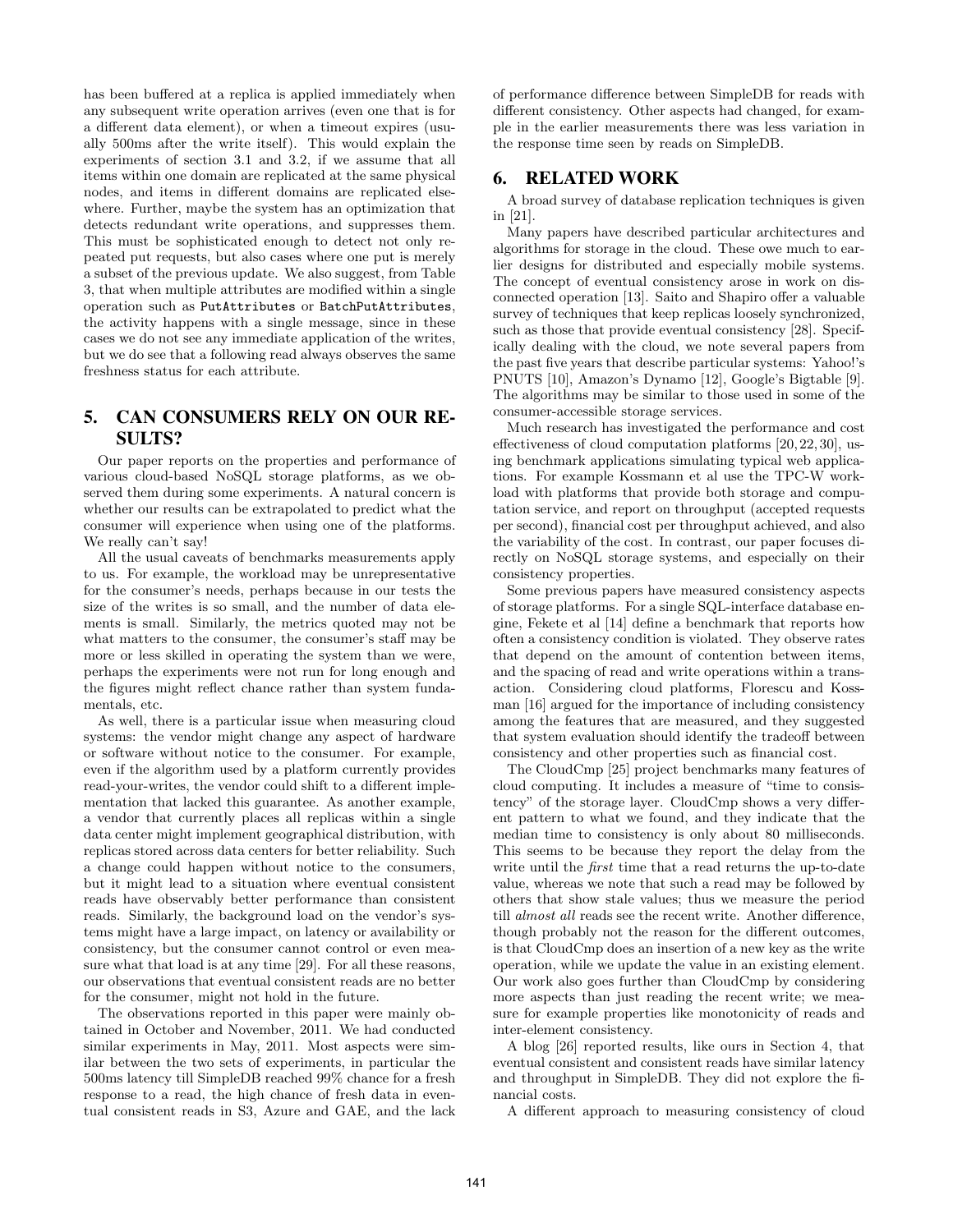storage platforms is taken by Anderson et al [6], where they record lengthy traces with interleaved operations, and after the fact they check for cycles in various conflict graphs to determine whether various properties hold. The properties they analyse are those that are important in parallel hardware design, such as regular or safe registers, rather than the properties usual in cloud storage platforms such as eventual consistency with monotonic reads.

There is also work on formally defining weak consistency properties. Usually eventual consistency is defined in terms of internal properties such as the state of the replicas, but Fekete and Ramamritham [15] have proposed a definition based only on the results that are returned to the consumer. Extra properties such as session properties, that can strengthen the programmability of eventual consistency, were identified by Terry et al [31]. Awareness of these was spread by the important advocacy of Vogels [32]. Aiyer et al [3] define "consistability" based on the percentage of the operating period in which different consistency models are present.

Kraska et al. [23] consider having a layer above the storage, where different consistency models are supported with different performance properties, and then the client can choose dynamically what is appropriate. They build a theoretical model to analyze the impact of the choice of consistency model in terms of performance and cost, and propose a framework that allows for specifying different consistency guarantees on data. The results discussed in our paper could be used as inputs, i.e., actual behavior, performance and cost of different consistency models, to complement Kraska's work.

In contrast to the NoSQL databases we have studied, Microsoft Azure  $SQL^5$  aims to support the traditional relational model and transactional guarantees in the cloud. It provides strong consistency in reads. However, it has a restriction on the size of the data (a database can grow up to 50GB) and does not support distributed transactions.

## 7. CONCLUSION

To achieve high availability and low latency, many cloud data storage platforms (or particular operations within a platform) use techniques that avoid two-phase commit and/or synchronous access to a quorum of sites. Thus they can't guarantee strong consistency. It is commonly said that developers should program around this by designing applications that can work with eventual consistency or similar weak models. We have examined the experience of the consumer of cloud storage, in regard to weak consistency and possible performance tradeoffs to justify it. This information should help a developer who is seeking to understand the properties of the new NoSQL storage platforms for the cloud, and who needs to make sensible choices about which storage platform to use.

We found that platforms differed widely in how much weak consistency is seen by consumers. On some platforms, we found that the consumer did not observe any inconsistency or stale data, over several million reads through a week. While inconsistency is presumably possible, it seems very rare; perhaps only happening if there is a failure of one of the nodes or communication links actually used in the computation. Since replication of storage is typically done on 3 or at most 4 nodes, such a failure is unlikely during the computation. Here the risks from inconsistency seem less important compared to other sources of data corruption, such as bad data entry, operator error, customers repeating input, fraud by insiders, etc. Any system design needs to have recourse to manual processes to fix the mistakes and errors from these other sources, and the same processes should be able to cover rare inconsistency-induced difficulties. On these platforms, we wonder whether the developer might sensibly choose to treat eventual consistent reads as if they are consistent, and accept the rare errors as part of doing business.

On Amazon SimpleDB, the consumer who requests eventual consistent reads experiences frequent stale reads and inter-item inconsistency. Also, this choice does not provide other desirable properties like read-your-writes and monotonic reads. Thus the programmer who uses eventual consistent reads must take great care in application design, to code around the dangers of this. However, we found no compensating benefit to the programmer: no reduction in latency, increase in observed availability or lower financial cost, for eventual consistent reads compared to using consistent reads (which are also offered as an option in SimpleDB). There may be benefits to the platform provider when eventual consistent reads are done, but at present these gains seem not to be passed on to the consumer. Thus on this platform in its current implementation, we see no reason for a developer to code with eventual consistent reads.

This work highlights the importance of a research agenda to expand the scope of the service level agreement between cloud provider and customer, to describe more carefully and quantitatively the consistency properties that a platform offers. Tool support for monitoring service levels should also include reporting on consistency aspects. We plan to pursue these ideas.

### Acknowledgement

NICTA is funded by the Australian Government as represented by the Department of Broadband, Communications and the Digital Economy and the Australian Research Council through the ICT Centre of Excellence program. We thanks Sherif Sakr and Shirley Goldrei for proofreading.

### 8. REFERENCES

- [1] D. Abadi. Problems with CAP, and Yahoo's little known NoSQL System. dbmsmusings.blogspot.com/2010/04/ problems-with-cap-and-yahoos-little.html. [Accessed: Oct 1, 2010].
- [2] R. Agrawal et al. The Claremont Report on Database Research. *SIGMOD Record*, 37(3):9–19, 2008.
- [3] A. S. Aiyer, E. Anderson, X. Li, M. A. Shah, and J. J. Wylie. Consistability: Describing usually consistent systems. In *Usenix Workshop on Hot Topics in Systems Dependability (HotDep'08)*, 2008.
- [4] Amazon Web Services. S3 FAQs. aws.amazon.com/s3/faqs/. [Accessed: July 6, 2010].
- [5] Amazon Web Services. SimpleDB FAQs. aws.amazon.com/simpledb/faqs/. [Accessed: July 6, 2010].
- [6] E. Anderson, X. Li, M. A. Shah, J. Tucek, and J. J. Wylie. What consistency does your key-value store

<sup>5</sup>www.microsoft.com/windowsazure/sqlazure/